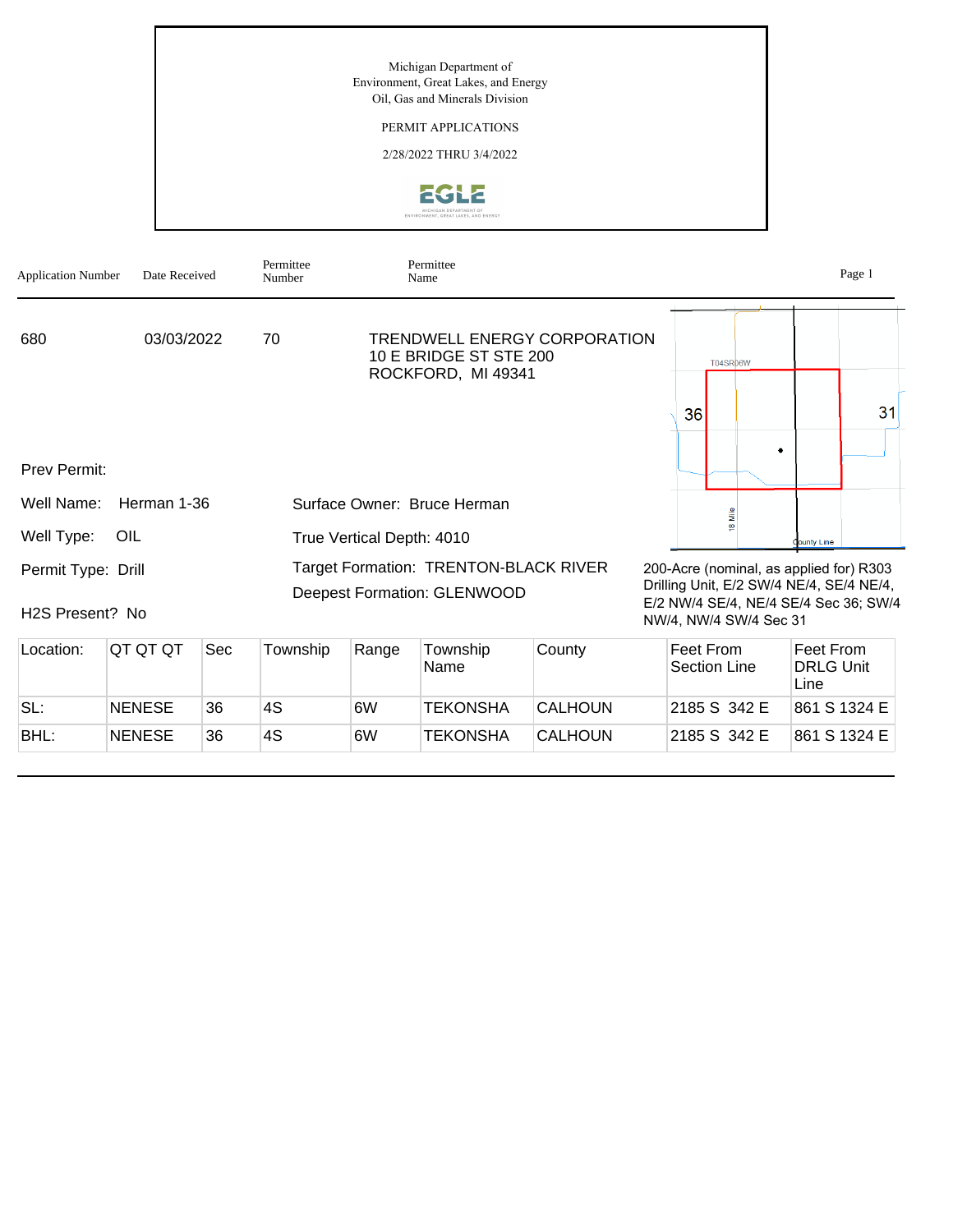Michigan Department of Environment, Great Lakes, and Energy Oil, Gas and Minerals Division

## PERMIT APPLICATIONS

2/28/2022 THRU 3/4/2022





| Location: | <b>QT QT QT</b> | Sec            | Township | Range      | Township<br>Name | County          | Feet From<br>Section Line | Feet From<br><b>DRLG Unit</b><br>Line |
|-----------|-----------------|----------------|----------|------------|------------------|-----------------|---------------------------|---------------------------------------|
| SL:       | <b>SENWNW</b>   | $\overline{4}$ | 22N      | <b>16W</b> | MANISTEE         | MANISTEE        | 1045 N 660 W              | 1045 N 660<br>W                       |
| BHL:      | <b>NENENE</b>   | 5              | 22N      | <b>16W</b> | MANISTEE         | <b>MANISTEE</b> | 397 N 67 E                | 397 N 1251<br>W                       |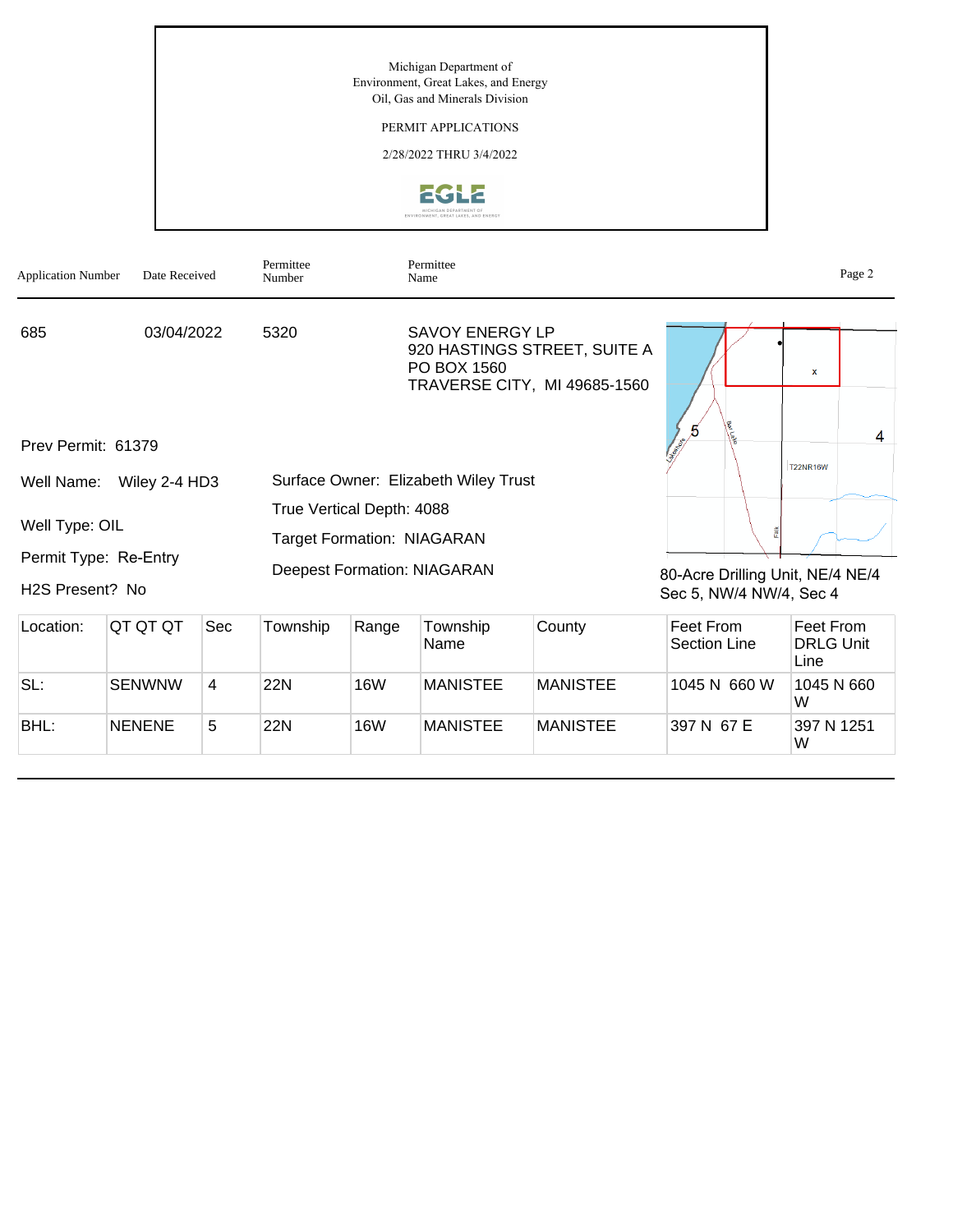Michigan Department of Environment, Great Lakes, and Energy Oil, Gas and Minerals Division

PERMIT LIST

2/28/2022 THRU 2/4/2022



| Permit Number                | <b>Issue Date</b>               | Permittee<br>Number |                                                         | Permittee<br>Name                         |                                                                 |                |                                                              | Page 1                    |                                       |
|------------------------------|---------------------------------|---------------------|---------------------------------------------------------|-------------------------------------------|-----------------------------------------------------------------|----------------|--------------------------------------------------------------|---------------------------|---------------------------------------|
| 61599                        | 3/1/2022                        | 5320                |                                                         | <b>SAVOY ENERGY LP</b><br><b>BOX 1560</b> | 920 HASTINGS STREET, SUITE A PO<br>TRAVERSE CITY, MI 49685-1560 |                |                                                              |                           | 1/2 Mile<br>$\sim$                    |
|                              | API Well No: 21-025-62034-00-00 |                     |                                                         |                                           |                                                                 |                |                                                              |                           |                                       |
| Prev Permit:                 |                                 |                     |                                                         |                                           |                                                                 |                | 21 <sub>s</sub>                                              | $\mathbf{x}$              | 22                                    |
| Well Name:                   | BRUNNER 1-21 HD1                |                     | Surface Owner: Brunner, Stephen M. and<br>Marilyn       |                                           |                                                                 |                |                                                              |                           |                                       |
| Well Type:                   | Oil Well                        |                     | True Vertical Depth: 3408FT                             |                                           |                                                                 |                |                                                              |                           |                                       |
| Permit Type: Drill           |                                 |                     | Target Formation: TRENTON-BLACK RIVER                   |                                           |                                                                 |                |                                                              |                           |                                       |
| H <sub>2</sub> S Present? No |                                 |                     | <b>Deepest Formation: TRENTON-BLACK</b><br><b>RIVER</b> |                                           |                                                                 |                | 240-Acre R303 Drilling unit, E/2<br>SE/4 Sec 21; SW/4 Sec 22 |                           |                                       |
| Location:                    | QT QT QT                        | Sec                 | Township                                                | Range                                     | Township<br>Name                                                | County         |                                                              | Feet From<br>Section Line | Feet From<br><b>DRLG Unit</b><br>Line |
| SL:                          | <b>NENESE</b>                   | 21                  | 4S                                                      | 8W                                        | <b>ATHENS</b>                                                   | <b>CALHOUN</b> |                                                              | 2214 S 476 E              |                                       |

BHL: NWSESW 22 4S 8W ATHENS CALHOUN 1312 S 1965 W 1312 S 674 E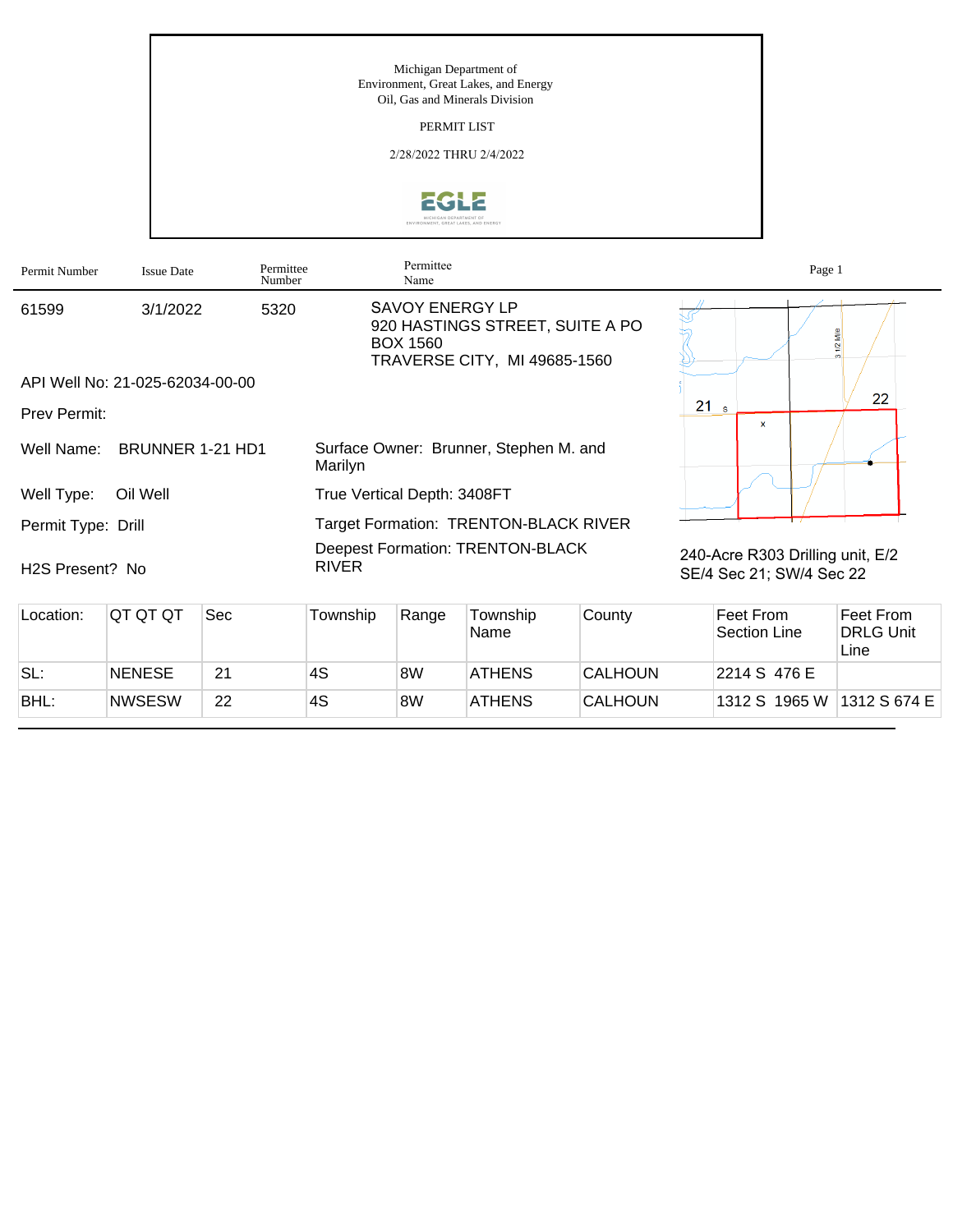

| $\mathbf{r}$<br>Permit<br>. .<br>Number | ∽<br>m<br>Numbe | mitte<br>Name | Page |
|-----------------------------------------|-----------------|---------------|------|
|                                         |                 |               |      |

## **APPLICATIONS TO CHANGE WELL STATUS:**

| ◠<br>21 |  |
|---------|--|
|---------|--|

491 CONSUMERS ENERGY CO 1945 W PARNALL RD JACKSON, MI 49201

API Well Number: 21-005-21222-00-00

Well Name: SMITH, ALOIS JR & KIPEN, ADAM G-27

Approval Date: 2/24/2022

| Location | <b>IOT OT OT</b> | <b>Sec</b> | Township | Range | Township Name | County         | Feet From Section<br>$L$ me | <b>Feet From DRLG</b><br>Unit |
|----------|------------------|------------|----------|-------|---------------|----------------|-----------------------------|-------------------------------|
| SL:      | <b>CNNW</b>      | 123        | 4N       | 13W   | <b>SALEM</b>  | <b>ALLEGAN</b> | 1250 N 1300 W               | 1250 N 1300 W                 |
| BHL:     |                  |            | 4N       | 13W   | <b>SALEM</b>  | <b>ALLEGAN</b> |                             |                               |

ACOWS to Underream Open Hole Comment:

Proposed Rework: ACOWS to clean well, log, underream, and return well to

 $- - - - - - -$ 21430 491 CONSUMERS ENERGY CO 1945 W PARNALL RD

JACKSON, MI 49201

API Well Number: 21-005-21430-00-00

Well Name: TUBERGAN, WM & MOORED, KEN & ROBBS, ROY & G-49

Approval Date: 2/24/2022

| Location | <b>OT OT OT</b> | <b>Sec Township</b> | Range | Township Name | County         | Feet From Section<br>Line | <b>Feet From DRLG</b><br>Unit |
|----------|-----------------|---------------------|-------|---------------|----------------|---------------------------|-------------------------------|
| SL:      | <b>CNNW</b>     | 6 I4N               | 13W   | l SALEM       | <b>ALLEGAN</b> | 1320 N 1320 E             | 1320 N 1320 E                 |
| BHL:     |                 | 16 I 4 N            | 13W   | <b>SALEM</b>  | <b>ALLEGAN</b> |                           |                               |

ACOWS to Underream Open Hole

Proposed Rework: ACOWS to Underream Open Hole Comment: ACOWS to clean well, log, underream and return well to service expires 2/24/2023

service expires on 2/24/2023

 $- - - -$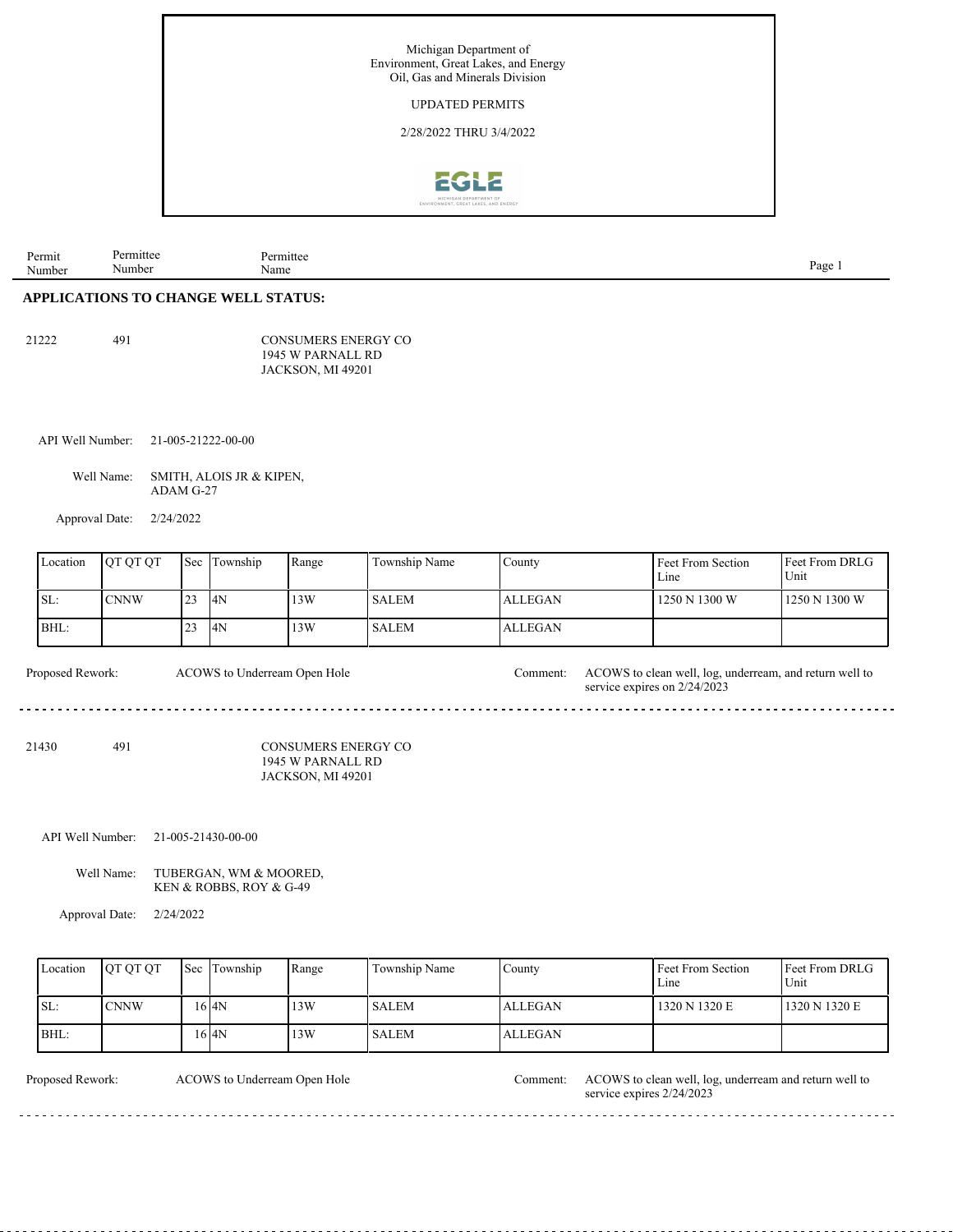

| Permit | Permittee | Permittee                                                     | Page 2 |
|--------|-----------|---------------------------------------------------------------|--------|
| Number | Number    | Name                                                          |        |
| 23155  | 491       | CONSUMERS ENERGY CO<br>1945 W PARNALL RD<br>JACKSON, MI 49201 |        |

API Well Number: 21-005-23155-00-00

Well Name: CONSUMERS POWER 280

Approval Date: 2/24/2022

|      | Location | <b>OT OT OT</b> |           | <b>Sec Township</b> | Range | Township Name   | Countv         | Feet From Section<br>Line | <b>Feet From DRLG</b><br>Unit |
|------|----------|-----------------|-----------|---------------------|-------|-----------------|----------------|---------------------------|-------------------------------|
| ISL: |          | <b>S2SESE</b>   | 21        | 4N                  | 14W   | <b>OVERISEL</b> | <b>ALLEGAN</b> | 560 S 660 E               | 560 S 660 E                   |
| BHL: |          | S2SESE          | $\bigcap$ | 14N                 | 14W   | <b>OVERISEL</b> | ALLEGAN        |                           |                               |

| Proposed Rework: | ACOWS to Underream Open Hole | .`omment: | ACOWS to clean well, log, underream, and return well to<br>service expires on $2/24/2023$ |
|------------------|------------------------------|-----------|-------------------------------------------------------------------------------------------|
|                  |                              |           |                                                                                           |

24213 491 CONSUMERS ENERGY CO 1945 W PARNALL RD JACKSON, MI 49201

## API Well Number: 21-005-24213-00-00

Well Name: CONSUMERS POWER CO S-301

Approval Date: 2/24/2022

<u>. . . . . . . . . . . . .</u>

| Location | <b>OT OT OT</b> |              | Sec Township | Range | Township Name | County         | Feet From Section<br>Line | Feet From DRLG<br>Unit |
|----------|-----------------|--------------|--------------|-------|---------------|----------------|---------------------------|------------------------|
| SL:      | <b>SESWNW</b>   | 16           | 4N           | 13W   | <b>SALEM</b>  | <b>ALLEGAN</b> | 120 S 1250 W              | 120 S 70 E             |
| BHL:     | ISESWNW         | $^{\circ}16$ | 14N          | 13W   | <b>SALEM</b>  | <b>ALLEGAN</b> |                           |                        |

ACOWS to Underream Open Hole

Proposed Rework: ACOWS to Underream Open Hole Comment: ACOWS to clean well, log, underream, and return well to service expires on  $2/24/2023$ 

 $- - - - - -$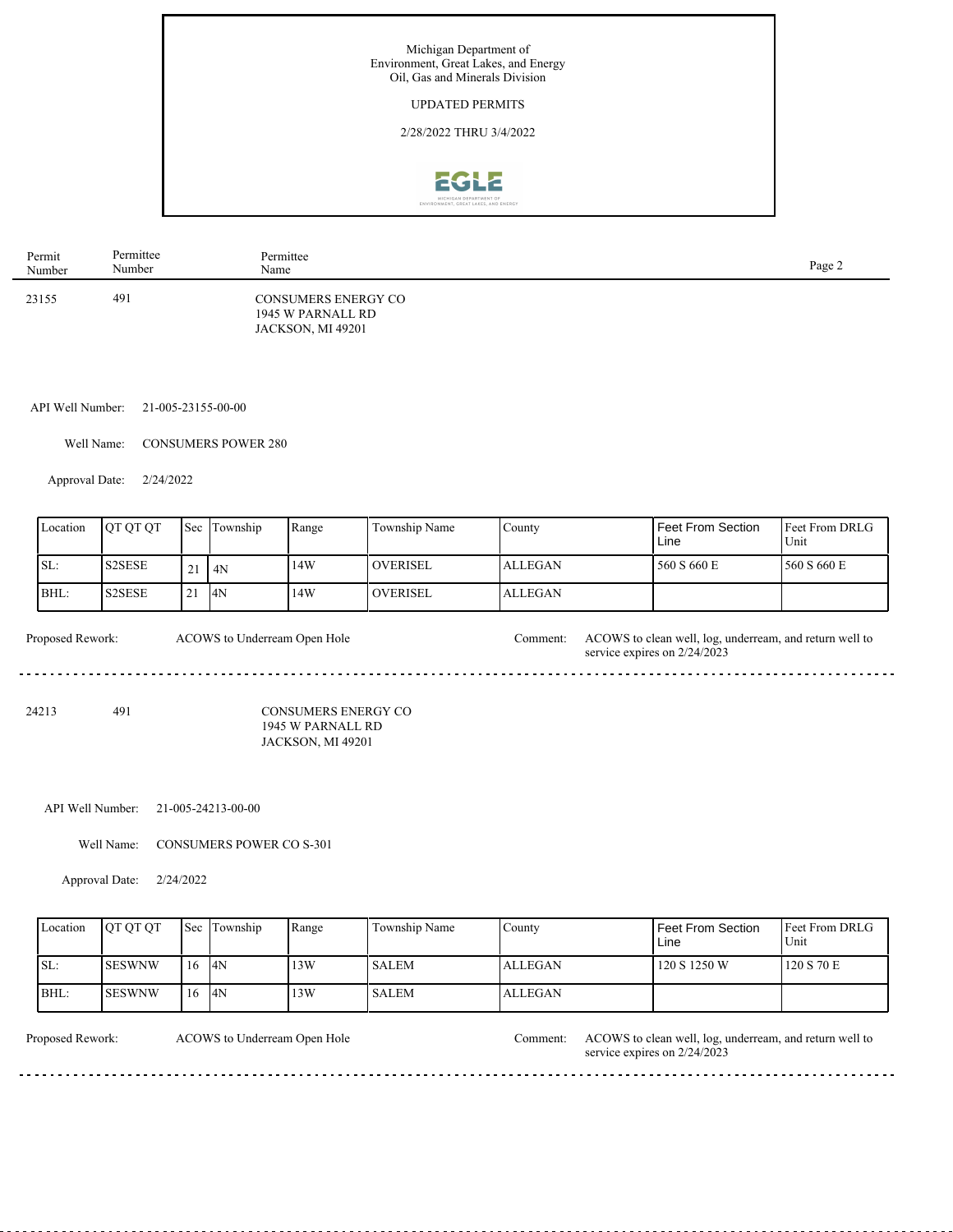

| Permit | Permittee | Permittee                                                            | Page 3 |
|--------|-----------|----------------------------------------------------------------------|--------|
| Number | Number    | Name                                                                 |        |
| 24214  | 491       | <b>CONSUMERS ENERGY CO</b><br>1945 W PARNALL RD<br>JACKSON, MI 49201 |        |

API Well Number: 21-005-24214-00-00

Well Name: CONSUMERS POWER S-304

Approval Date: 2/24/2022

| Location                                         | <b>OT OT OT</b> | Sec | Township | Range                                                                | Township Name | County         | Feet From Section<br>Line                                                                | Feet From DRLG<br>Unit |
|--------------------------------------------------|-----------------|-----|----------|----------------------------------------------------------------------|---------------|----------------|------------------------------------------------------------------------------------------|------------------------|
| SL:                                              | <b>CNSWSW</b>   | 14  | 4N       | 13W                                                                  | <b>SALEM</b>  | <b>ALLEGAN</b> | 715 S 585 W                                                                              | 605 N 585 W            |
| BHL:                                             | <b>CNSWSW</b>   | 14  | 4N       | 13W                                                                  | <b>SALEM</b>  | <b>ALLEGAN</b> |                                                                                          |                        |
| Proposed Rework:<br>ACOWS to Underream Open Hole |                 |     |          |                                                                      |               | Comment:       | ACOWS to clean well, log, underrream, and return well to<br>service expires on 2/24/2023 |                        |
| 25515                                            | 491             |     |          | <b>CONSUMERS ENERGY CO</b><br>1945 W PARNALL RD<br>JACKSON, MI 49201 |               |                |                                                                                          |                        |

API Well Number: 21-005-25515-00-00

Well Name: CONSUMERS POWER COMPANY S-405

Approval Date: 2/24/2022

| Location | <b>OT OT OT</b> |      | <b>Sec Township</b> | Range | Township Name | County         | <b>Feet From Section</b><br>Line | <b>Feet From DRLG</b><br>Unit |
|----------|-----------------|------|---------------------|-------|---------------|----------------|----------------------------------|-------------------------------|
| ISL:     | <b>ISWSESE</b>  | 116  | 4N                  | 13W   | <b>SALEM</b>  | <b>ALLEGAN</b> | 75 S 1170 E                      | 175 S 150 W                   |
| BHL:     | <b>ISWSESE</b>  | l 16 | 4N                  | 13W   | <b>SALEM</b>  | <b>ALLEGAN</b> |                                  |                               |

ACOWS to Underream Open Hole Comment:

Proposed Rework: ACOWS to clean well, log, underream, and return well to service expires on 2/24/2023.